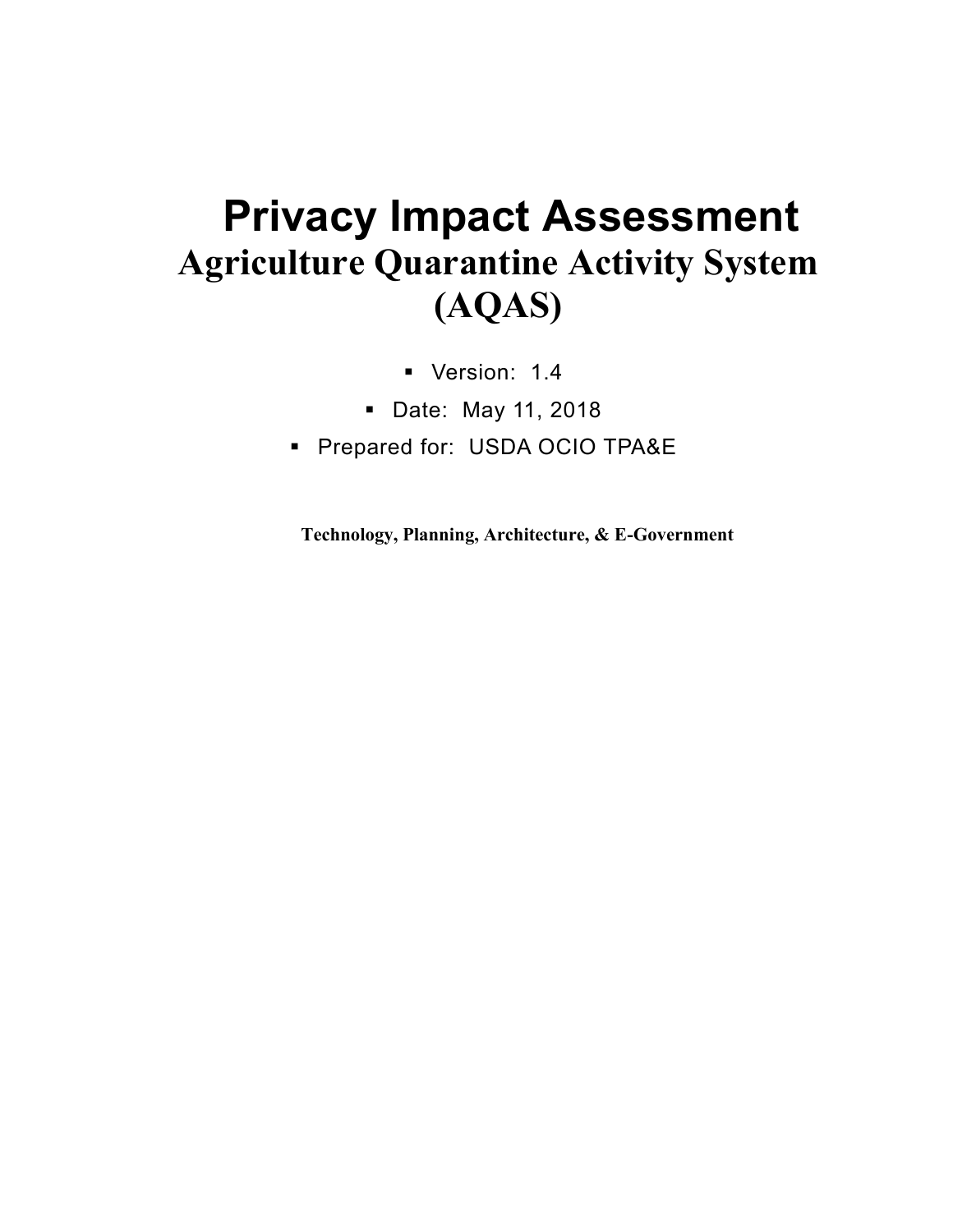

# **Privacy Impact Assessment for the Agriculture Quarantine Activity System (AQAS)**

**May 11, 2018**

**Contact Point Michael Sileo APHIS/PPQ 301-851-2059**

**Reviewing Official Tonya Woods APHIS Privacy Act Officer United States Department of Agriculture (301) 734-5267** 

**Danna Mingo Privacy Compliance Officer Information Security Branch United States Department of Agriculture (301) 851-2487**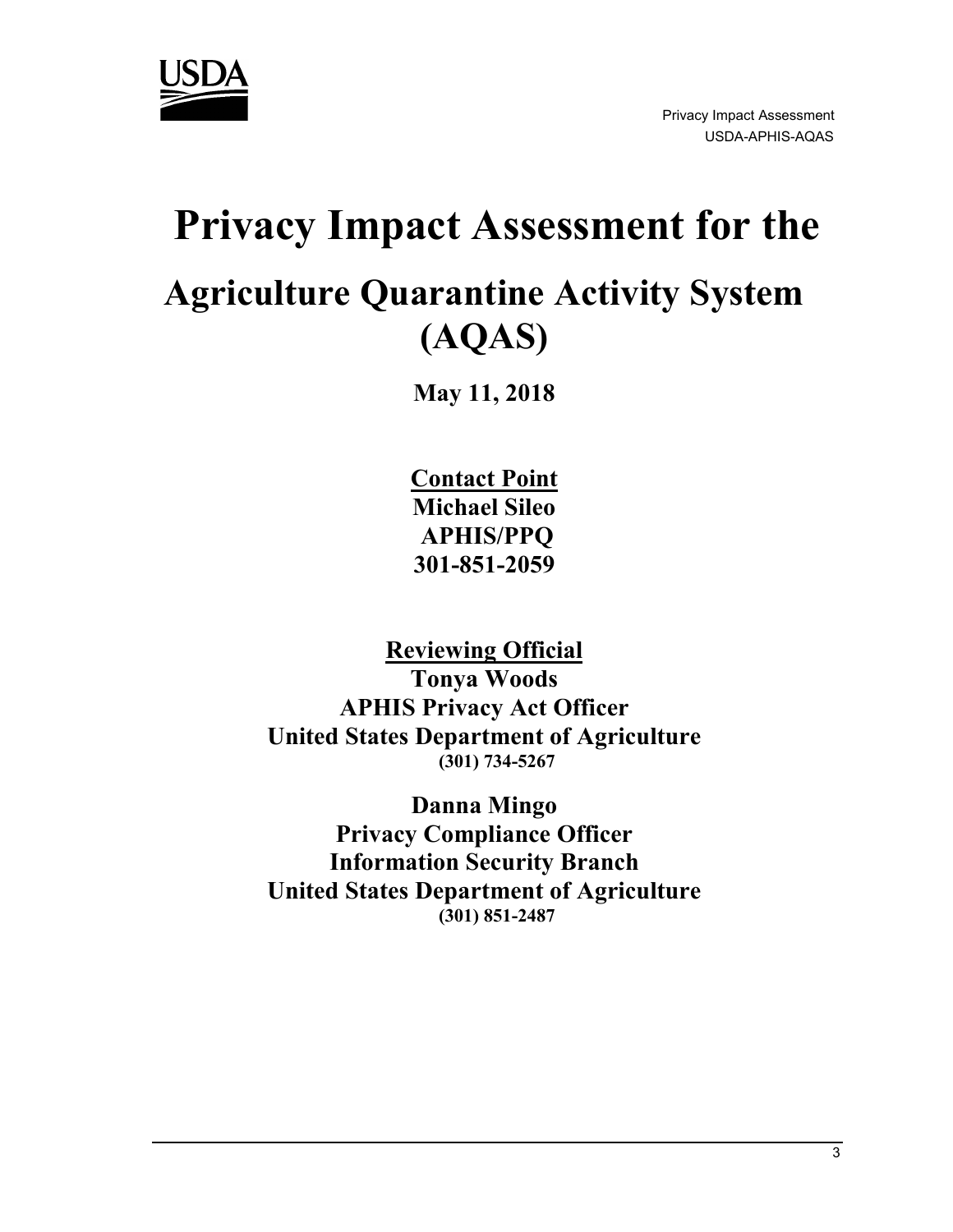

### **Abstract**

The Agricultural Quarantine Activity System (AQAS) records quarantine activities conducted by Department of Homeland Security (DHS), Customs and Border Protection (CBP), and APHIS Plant Protection and Quarantine (PPQ) employees at the ports of entry into the United States. AQAS also records trade-related activities conducted inside the US. The PIA is being conducted to describe the Personally Identifiable Information (PII) being captured by AQAS, how it is used and the security controls in place to protect the PII commensurate with identified risk.

## **Overview**

The Agricultural Quarantine Activity System (AQAS) records quarantine activities conducted by Department of Homeland Security (DHS), Customs and Border Protection (CBP), and APHIS Plant Protection and Quarantine (PPQ) employees at the ports of entry into the United States. AQAS also records trade-related activities conducted inside the US. AQAS aids the free flow of agricultural goods into the country by collecting agricultural risk data that ultimately help to minimize the impact of quarantine activities on trade. All five of the subsystems of the AQAS system are interrelated, web-based, and share a common platform:

1. Agricultural Quarantine Inspection Monitoring (AQIM)

The AQIM system provides a systematic approach to determining the risks of cargo approaching the port by collecting specific data about randomly sampled shipments. AQIM then analyzes the data to identify the high-risk criteria and to target inspections accordingly. Ports are selected for random sampling of agricultural shipments using PPQ280 data.

AQIM – Ship Monitoring Pathway: The Ship Monitoring pathway includes data entry functions for both the Ship Arrival and the Passenger (inspection) records. Ship Arrival and Passenger (inspection) records are closely linked. A Ship Arrival record can be associated with zero, one, or more Passenger (inspection) records, but each Passenger (inspection) record can be associated with exactly one Ship Arrival record.

2. Emergency Action Notification (EAN)

The EAN system tracks the issuance of Emergency Action Notifications (PPQ Form 523). PPQ Form 523 is generated by DHS and PPQ officers throughout the country when an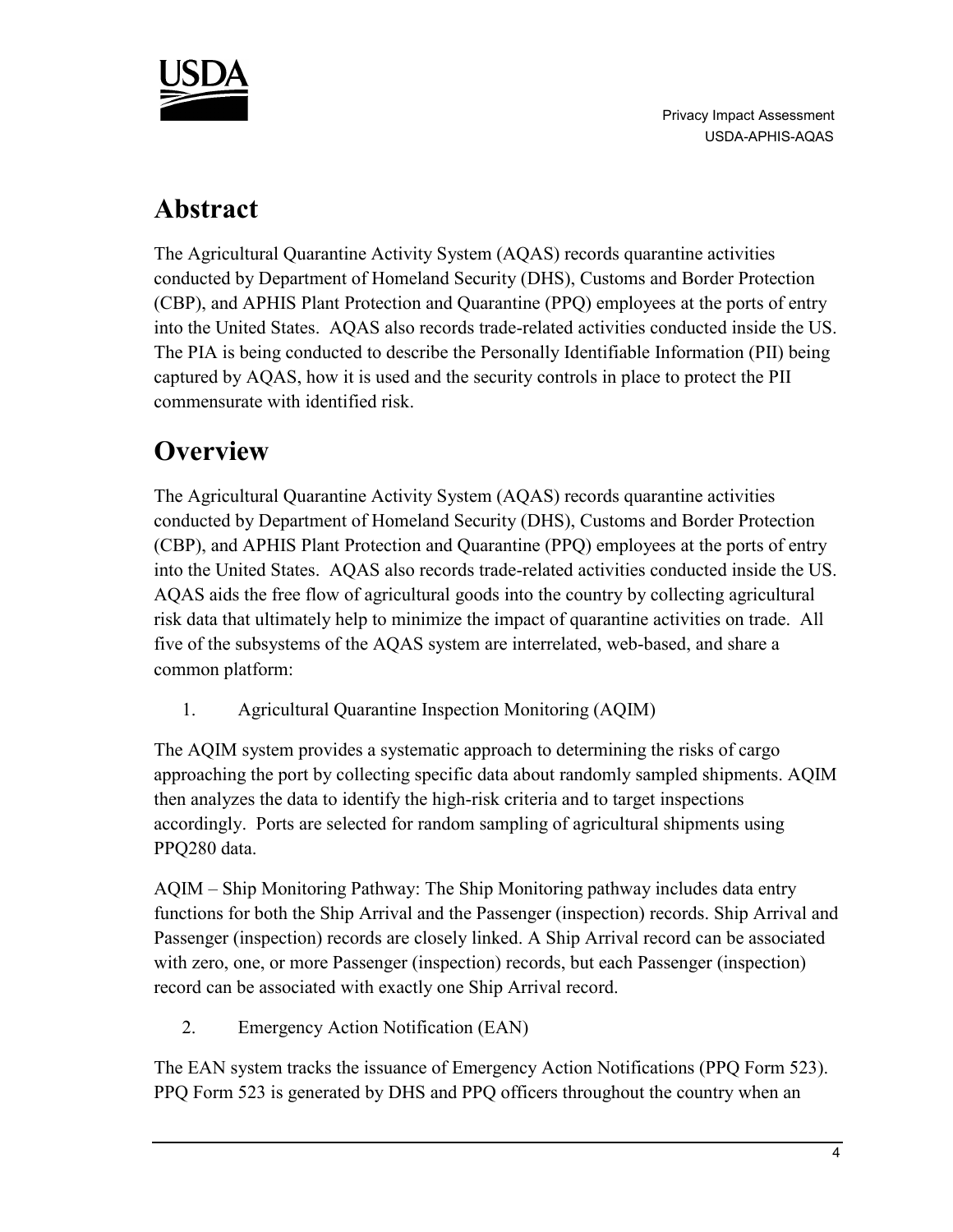

actionable violation is detected related to prohibited pests and agricultural products found in cargo, market places, or domestic sites.

3. Pest Identification (Pest ID)

The Pest ID system tracks pest interceptions in agricultural commodities at the port and beyond the port, domestically. The Pest ID system records the identification of quarantine pests made by PPQ and cooperating identifiers found during the following events:

- Agricultural Quarantine Inspections (AQI)
- Smuggling Interdiction and Trade Compliance (SITC) activities
- Domestic Surveys
- Emergency Domestic Program (EDP) events.

The Pest ID system also facilitates trade by expediting the reporting of Urgent AQI Interceptions and Domestic Detections. The pest data are used for risk assessments, trade negotiations, port resource allocation, and local program analysis.

4. PPQ280 System

The PPQ280 system tracks the volume and disposition of commodities (e.g., fruits, vegetables, cut flowers, propagative material, lumber, and certain miscellaneous products) imported or transiting through a port. The PPQ280 tracks the final disposition of the commodity; the number of shipments; and the commodity's quantity, type, and country of origin.

The PPQ Plant Inspection Stations use the PPQ264 portion of the PPQ280 system to track quarantined propagative plant material. The PPQ264 data are also used to document inspection results by shipment and to generate notices to state Departments of Agriculture about plant material to be shipped to their states. Both the PPQ280 and the PPQ264 data are used for risk analysis.

5. Work Accomplishment Data System (WADS)

The WADS system tracks work activities related to agricultural inspections at US ports. WADS codes are designed to report on activities such as the number of foreign arriving passengers or foreign cargo, number of inspections conducted, or number of clearances conducted. Other WADS codes report on the outcomes of inspection activities, such as number of Quarantine Materials Intercepted (QMIs), reportable pests, violations, or treatments. The purpose of the WADS system is to enable APHIS to set risk-management priorities and to make staffing recommendations. WADS data are analyzed in conjunction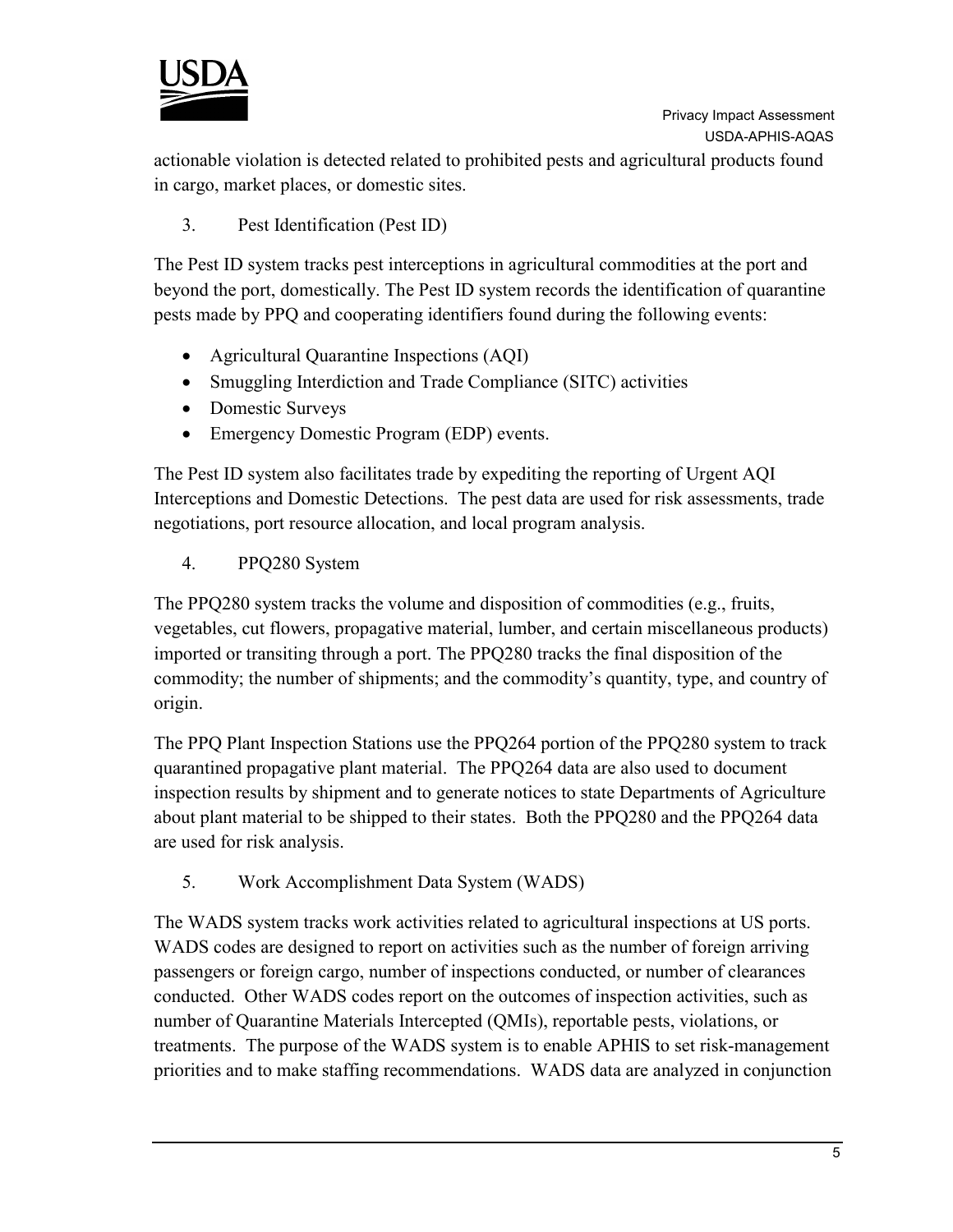

with other AQAS data for risk analysis. For example, WADS data are compared with AQIM data to help increase each port's efficiency on agricultural-pest risk targeting.

#### 6. PPQ287 (Mail Interception)

Form 287 is currently used for reporting the interceptions of certain materials found in mailed packages.

The PPQ287 Mail Interception Database provides a means to do the following in the event of a mail interception:

- Electronically generate a notification (Form 287) to be provided to the intended recipient ("addressee") and the sender (the "addressor"). This notification will indicate that an unauthorized Material—animal products, animal by products, plants, plant products, plant pests, or soil—was removed from the mail package, and why.
- Record the regulatory action that Customs and Border Protection took when intercepting the mail.
- Provide a means to prepare monthly and quarterly reports.
- Centralize the management of all mail interceptions into a single database. This will greatly improve the accessibility and quality of data gathered for intercepted mail.
- 7. AQAS Data Warehouse

The AQAS Data Warehouse is a copy of the AQAS database that is used for reporting purposes. In addition to the AQAS production system, the AQAS Data Warehouse provides a limited number of power users with the capability to perform ad-hoc queries on large, national datasets for each AQAS subsystem (e.g., AQIM, EAN, Pest ID, PPQ280/264, and WADS). The AQAS data warehouse contains a copy of the AQAS data that is optimized for reporting and query purposes.

Currently the AQAS Data Warehouse is implemented at the National Information Technology Center (NITC) in Kansas City, Missouri. The production AQAS system is also hosted at NITC.

To gain access to the AQAS Data Warehouse, the user must get approval from either the Director of PPQ-Quarantine Policy and Analysis Support or the Director of PPQ-Plant Safeguarding and Pest Identification. Users must be approved for national access; that is the data are not restricted by location. Typically AQAS production system users are assigned to a limited number of locations; however, data warehouse users can see data for all locations.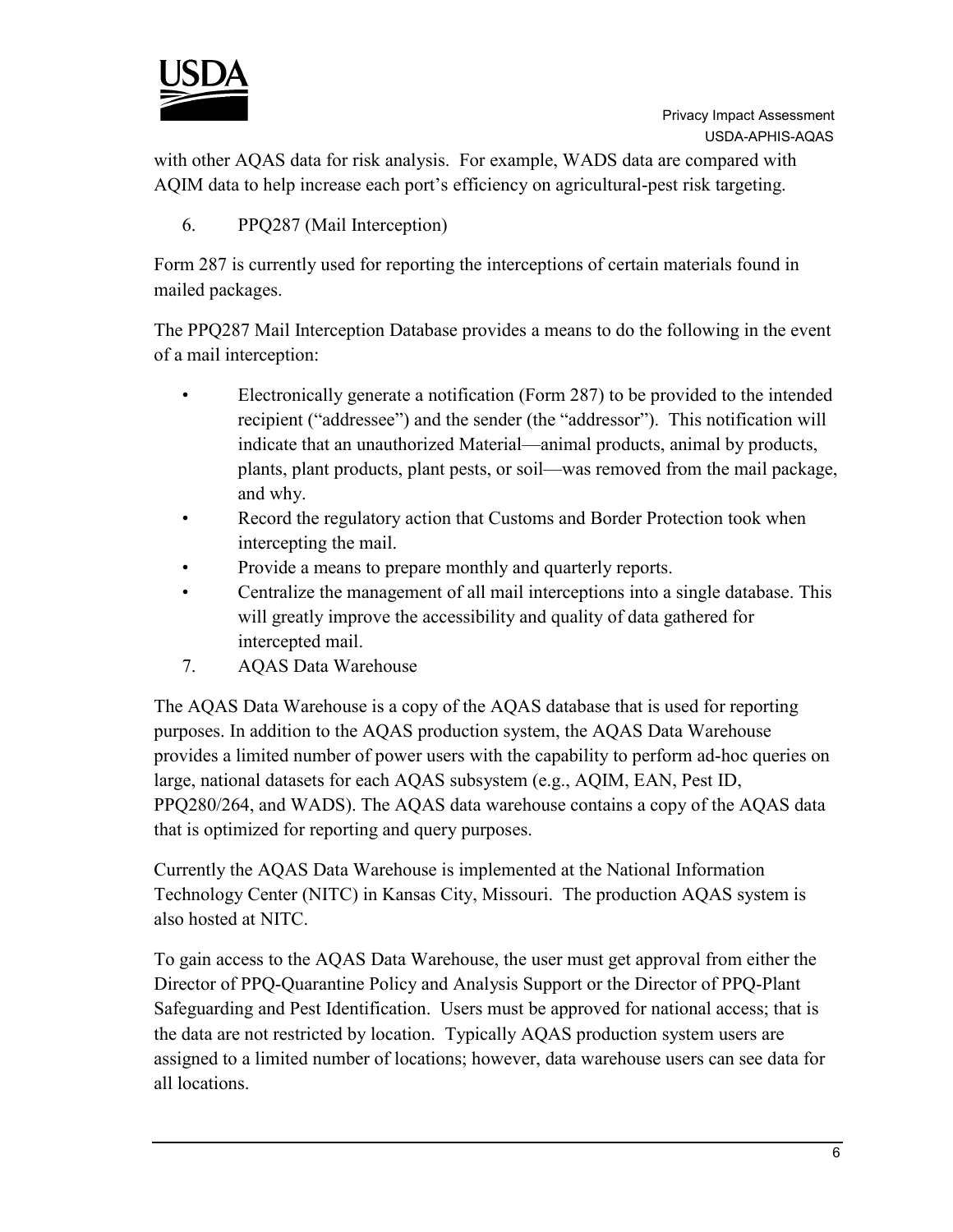

The data warehouse tables are refreshed from the AQAS production data every business day at 2 a.m.

The AQAS Data Warehouse also does the following:

- Reduces the processing load on the AQAS production system.
- Allows users to create reports of their own design without having to write programs.
- Optimizes the AQAS data for information and analysis.
- Provides a quicker response time for reporting than the AQAS production system.

### **1 Section 1.0 Characterization of the Information**

The following questions are intended to define the scope of the information requested and/or collected as well as reasons for its collection as part of the program, system, rule, or technology being developed.

#### **1.1 What information is collected, used, disseminated, or maintained in the system?**

The Agricultural Quarantine Activity System (AQAS) tracks data about quarantine activities conducted by Department of Homeland Security (DHS) Customs and Border Protection (CBP) and APHIS Plant Protection and Quarantine (PPQ) employees at the ports of entry into the United States. The data collected in the AQAS system contain a wide range of trade events including ship arrivals, quarantine activities, invasive pest interceptions, and other commodity exclusion actions. Additionally, it contains sampling results to statistically validate the quality of the import inspection pathways.

AQAS also records trade-related activities conducted inside the US. Both the EAN and Pest ID subsystems track domestic activities, including actionable violations related to agricultural products and pest interceptions found in domestic sites.

The AQAS system collects the following data:

- Customer Data: PPQ280 and EAN collect the owner/consignee and shipper information. PPQ264 collects the name, business address, email address and business phone number of state contacts who are state and university employees.
- Employee Data: The AQAS system collects the user name (first initial, middle initial, and last name), email address, and assigned location name for DHS and APHIS employees.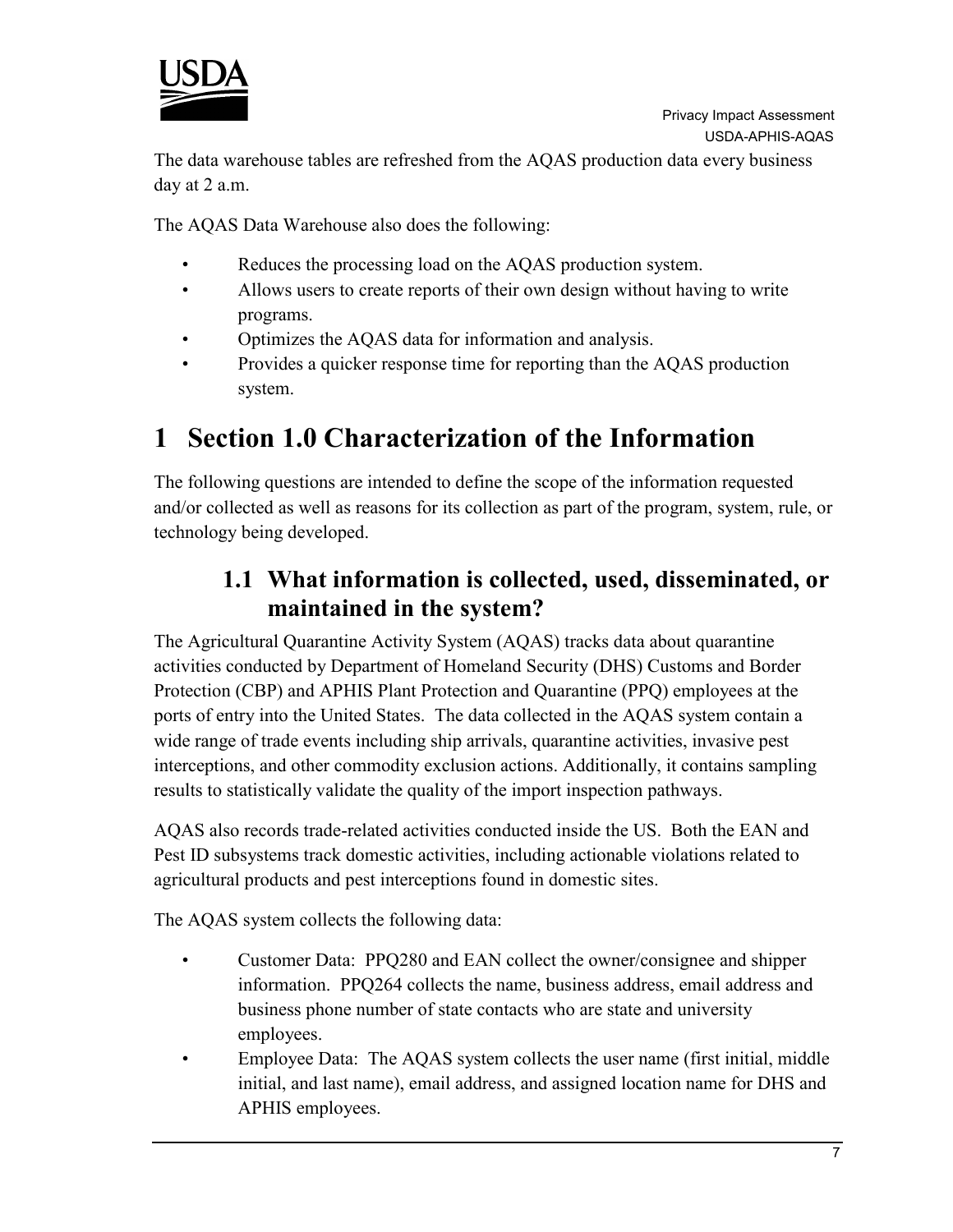• Other Data: Commodity import, agricultural inspection data, pest data.

#### **1.2 What are the sources of the information in the system?**

Sources of data come from both USDA Animal and Plant Health Inspection Service (APHIS) - Plant Protection and Quarantine PPQ and DHS Customs and Border Protection (CBP) employees and authorized personnel.

#### **1.3 Why is the information being collected, used, disseminated, or maintained?**

The principal purpose for the information to be collected, stored, disseminated or maintained is to allow USDA and DHS to make risk-based decisions about the admissibility of certain commodities from other countries and their transfer within the U.S.

#### **1.4 How is the information collected?**

The information is input into AQAS by USDA and DHS employees. The source data comes from shipping documents such as manifests, air waybills, and entry documents. Additional information is input into AQAS that reflects the results of inspections performed by USDA and DHS employees.

#### **1.5 How will the information be checked for accuracy?**

There is a quarterly meeting with joint representation of DHS-CBP and USDA-APHIS-PPQ personnel to review the AQIM, WADS, PPQ280, and EAN data of each period for accuracy, relevance, timeliness, and completeness.

For PPQ264, data are collected in a timely manner: as shipments are cleared or shortly thereafter. National, regional, and local PPQ staff periodically review the data for accuracy and completeness. The staff also reviews the data to ensure its relevance for the purposes of risk assessment and reporting to the states.

For Pest ID, PPQ identifiers review records for accuracy, relevance, timeliness, completeness, and they correct the data as needed. The PPQ National Identification Staff (NIS) in Riverdale also regularly review Pest ID records (either identified by business system rules or per identifier requests) for accuracy relevance, timeliness, and completeness. The PPQ NIS staff evaluates and updates the data as needed.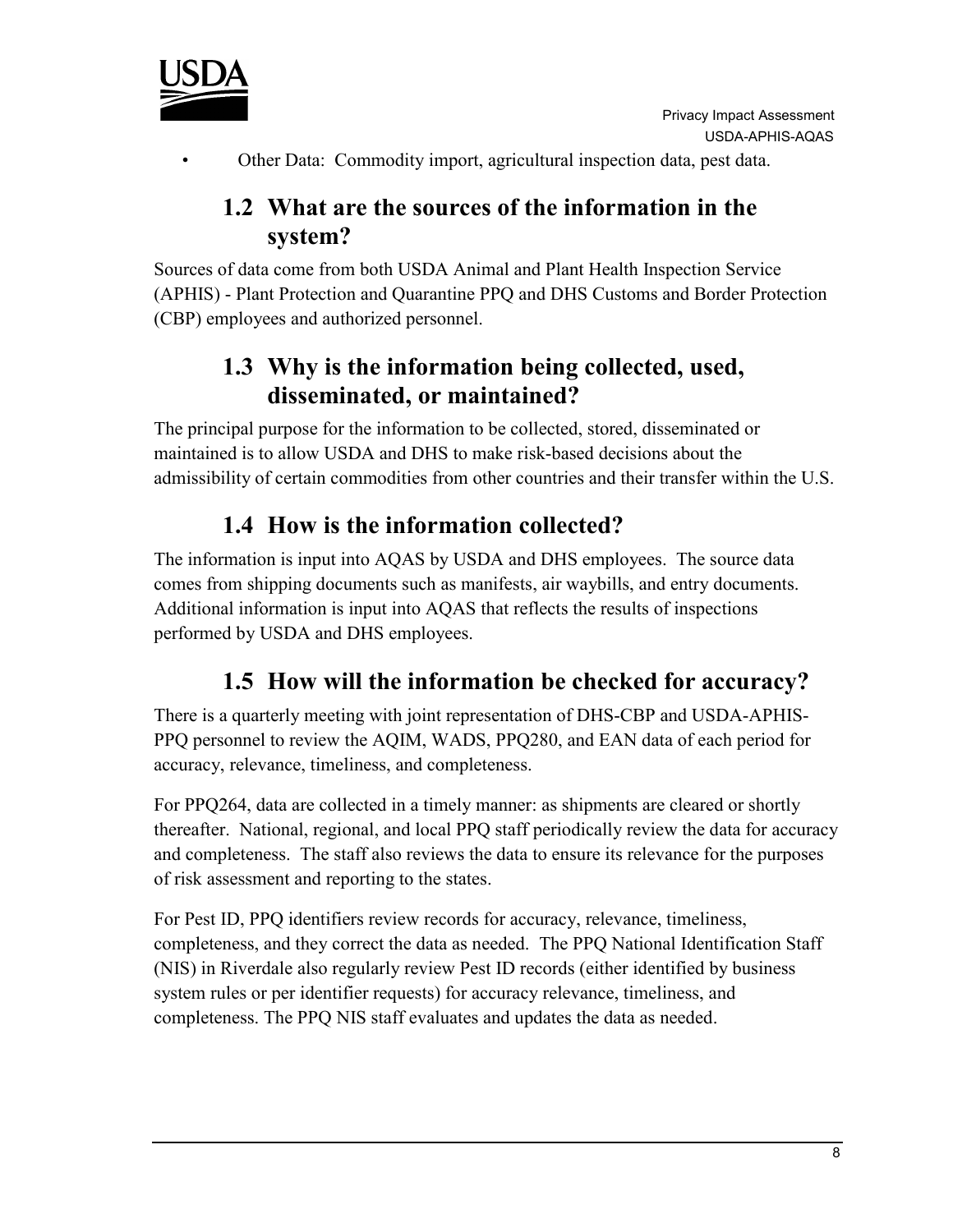

#### **1.6 What specific legal authorities, arrangements, and/or agreements defined the collection of information?**

Public Law 106-224 and approved Memorandums of Understanding (MOU) with DHS CBP. In addition, the Plant Protection Act (7 U.S.C. 7701 et seq. and 7 U.S.C. 7781 et seq.); the Honey Bee Act (7 U.S.C. 281 et seq.); and the Animal Health Protection Act (7 U.S.C. 8301 et seq.).

#### **1.7 Privacy Impact Analysis: Given the amount and type of data collected, discuss the privacy risks identified and how they were mitigated.**

AQAS may contain the name and address of an individual under the following circumstances:

- An individual who was issued a From 287 Mail Interception Notice when a prohibited item was found in international mail package.
- An individual who was the owner of property where a plant pest was found and submitted for diagnostic identification.

AQAS contains an image of the signature of a government employee (currently Murali Bandi, Assistant Deputy Administrator, PPQ) on letters that are generated for National Plant Protection Officers. These letters are generated by AQAS automatically each month and emailed to the appropriate recipient. AQAS users cannot access the letters or the signature image.

128-bit encryption is used for the latest version (v3.3) of Secure Socket Layer (SSL) to protect data being transferred over the wire. System credentials which support system access control are protected using strong one-way hash. System credentials are obscured while users input their credentials to access the system.

The risks associated with the data contained within AQAS are considered Low despite the Moderate classification. The risk is low as the confidentiality, integrity, and availability of the information if compromised will not adversely affect the operations of APHIS or the USDA. The Moderate classification in accordance with FIPS 199 is assigned for the purpose of AQAS containing PII information.

## **2 Section 2.0 Uses of the Information**

The following questions are intended to delineate clearly the use of information and the accuracy of the data being used.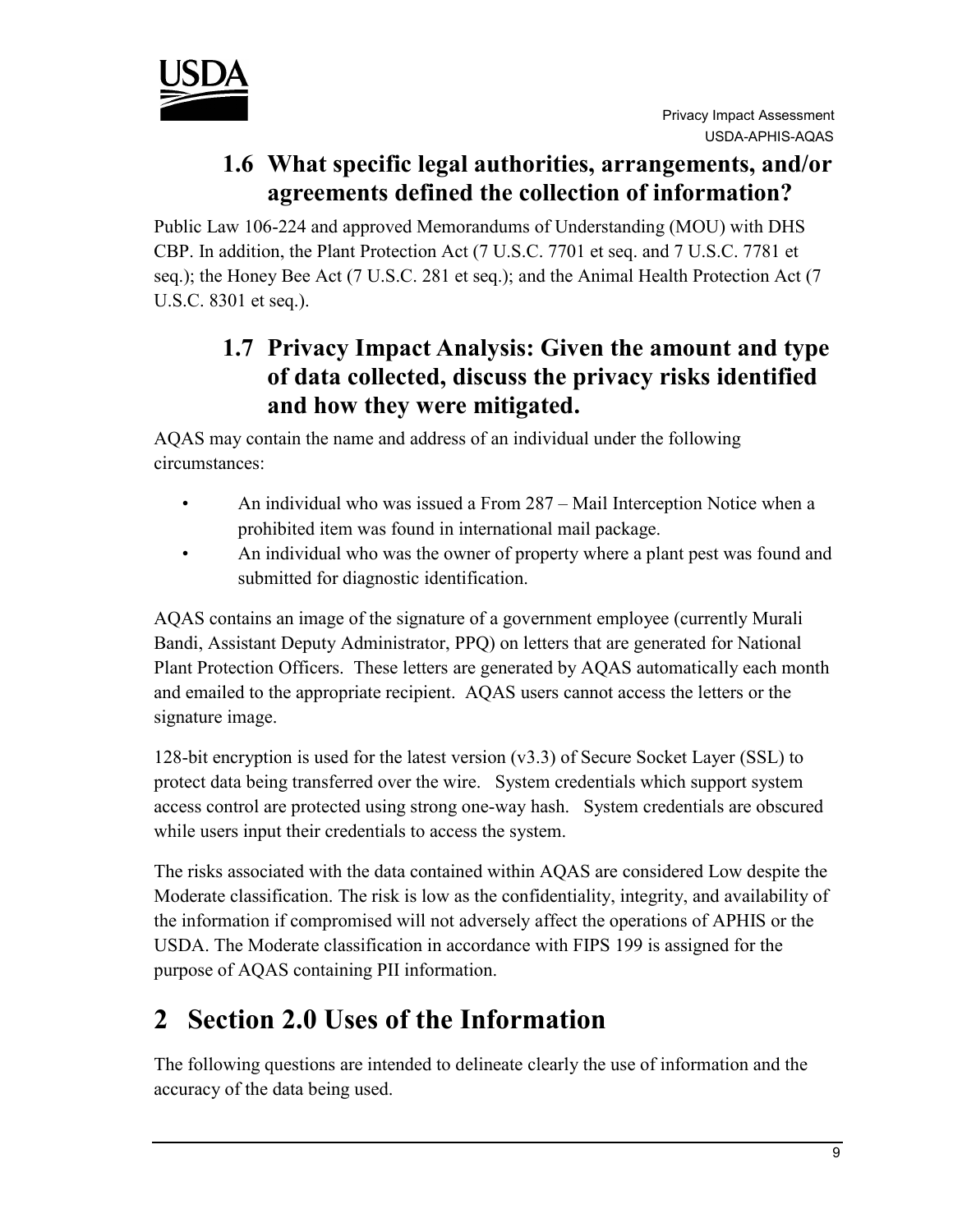



#### **2.1 Describe all the uses of information.**

The principal purpose of AQAS is to collect and store data on agricultural goods. These data is used to make risk-based decisions about the admissibility of certain commodities from other countries.

#### **2.2 What types of tools are used to analyze data and what type of data may be produced?**

Business Intelligence (BI) tools are used to generate reports, trends and graphs. Privacy data is typically not included in the reports, trends and graphs. The type of data that is available includes inspections, diagnostics, and regulatory actions related to cargo, passengers and international mail entering the US. The primary business intelligence tool is Cognos although users may extract data using Cognos and use other tools such as Microsoft Excel.

#### **2.3 If the system uses commercial or publicly available data please explain why and how it is used.**

Commercial shipping documents are used to identify incoming cargo shipments and the type of commodity, quantity and country of origin.

#### **2.4 Privacy Impact Analysis: Describe any types of controls that may be in place to ensure that information is handled in accordance with the above described uses.**

128-bit encryption is used for the latest version (v3.3) of Secure Socket Layer (SSL) to protect data being transferred over the wire. System credentials which support system access control are protected using strong one-way hash. System credentials are obscured while users input their credentials to access the system.

## **3 Section 3.0 Retention**

The following questions are intended to outline how long information will be retained after the initial collection.

#### **3.1 How long is information retained?**

Records will be retained indefinitely until appropriate disposition authority is obtained, and records will then be disposed of in accordance with the authority granted.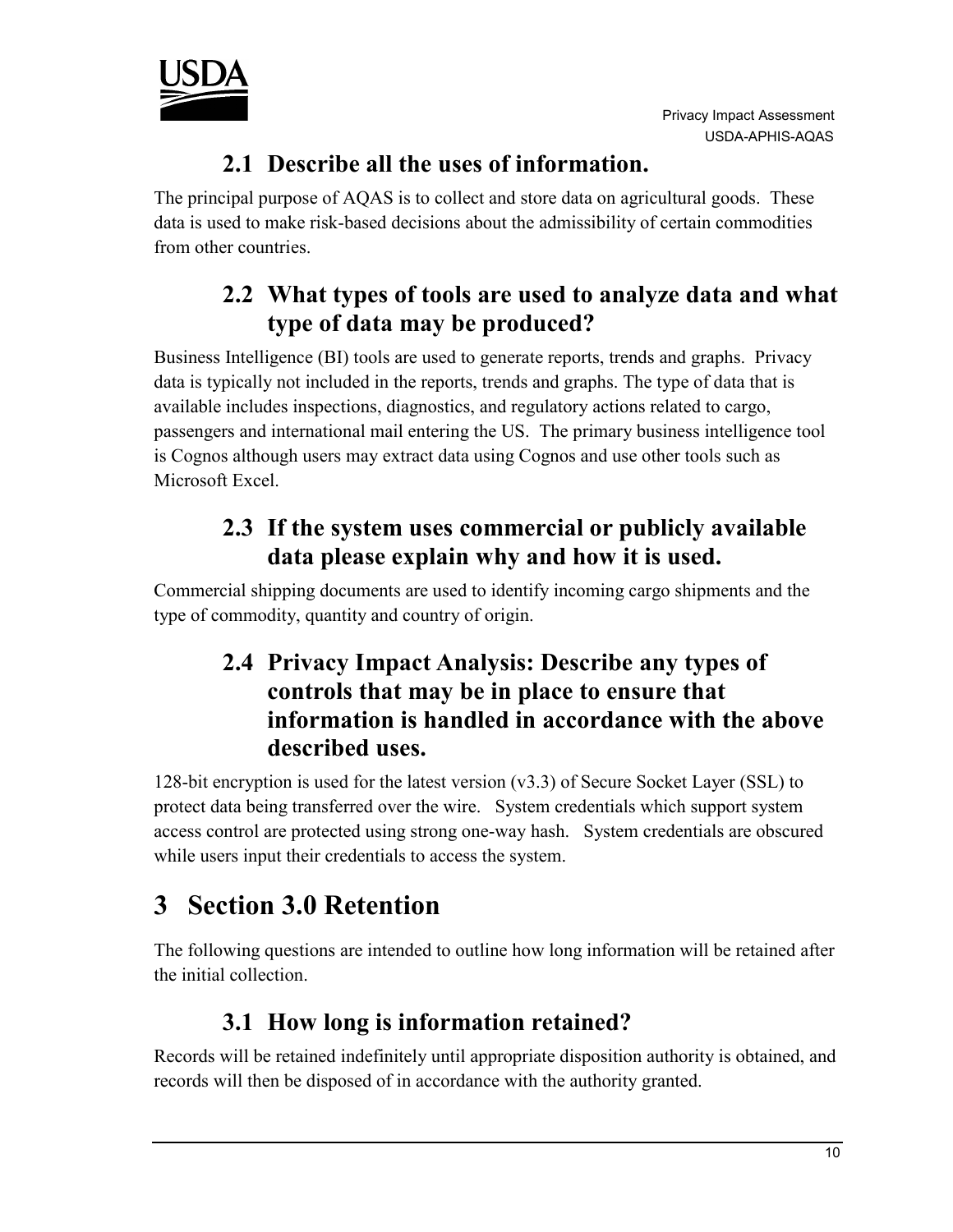

#### **3.2 Has the retention period been approved by the component records officer and the National Archives and Records Administration (NARA)?**

The approval is pending.

#### **3.3 Privacy Impact Analysis: Please discuss the risks associated with the length of time data is retained and how those risks are mitigated.**

There is no additional risk associated with the length of time that AQAS data is retained. Risks are mitigated for historical data using the same controls that are preset for current data. System integrity controls implemented in accordance with NIST 800-53 as defined in the AQAS System Security Plan protect data stored within the AQAS information system.

## **4 Section 4.0 Internal Sharing and Disclosure**

The following questions are intended to define the scope of sharing within the United States Department of Agriculture.

#### **4.1 With which internal organization(s) is the information shared, what information is shared and for what purpose?**

If the commodity falls within veterinary circles, then authorized persons in APHIS-Veterinary Services (VS) may be given access to query the commodity data in the AQAS data warehouse via Cognos.

APHIS Plant Protection and Quarantine (PPQ) users create Pest Diagnostic Requests and Emergency Action Notifications (EAN's) from within IPHIS system. IPHIS utilizes AQAS web services for Pest Diagnostic Request and EAN functionality. The diagnostic requests and EAN's created from IPHIS are stored in the AQAS database, but can be viewed, edited and printed from the IPHIS system.

The AQAS system connects to the Agriculture Research Service (ARS) SELIS server and uses SFTP to send diagnostic requests from AQAS to SELIS and to receive diagnostic determinations from SELIS to AQAS.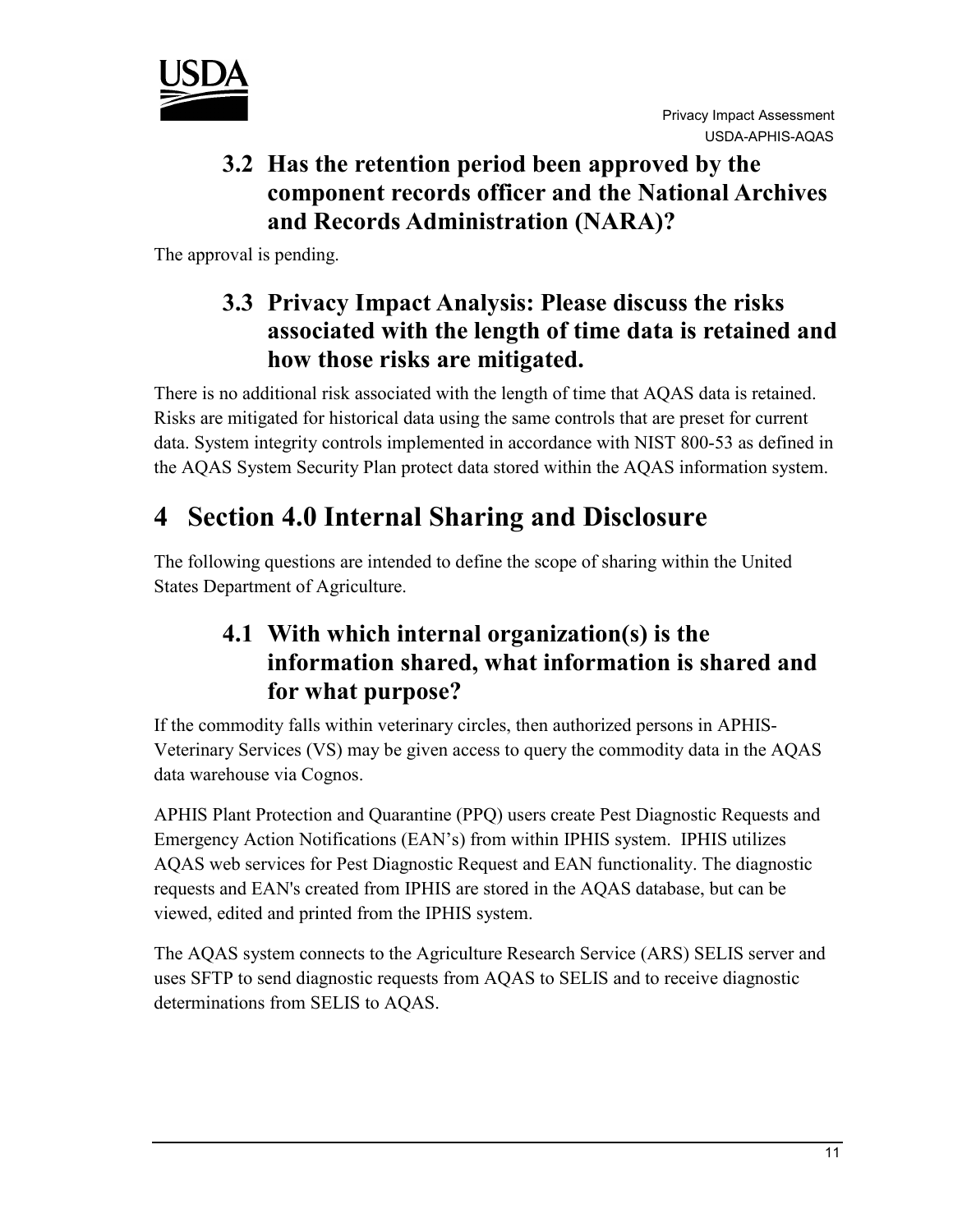

#### **4.2 How is the information transmitted or disclosed?**

AQAS data is not transmitted outside of the AQAS database; however authorized internal personnel may be given access to the data via the AQAS application reports or the Cognos business intelligence tool.

#### **4.3 Privacy Impact Analysis: Considering the extent of internal information sharing, discuss the privacy risks associated with the sharing and how they were mitigated.**

There are limited privacy risks with information sharing with APHIS-VS. Risks are mitigated by providing limited access to specific data on a need to know basis. Access controls implemented in accordance with NIST 800-53 as defined in the AQAS System Security Plan define the principles of least privilege and separation of duties. These access controls in accordance with the Rules of Behavior govern the access and use of information within the AQAS information system.

## **5 Section 5.0 External Sharing and Disclosure**

The following questions are intended to define the content, scope, and authority for information sharing external to USDA which includes Federal, state and local government, and the private sector.

#### **5.1 With which external organization(s) is the information shared, what information is shared, and for what purpose?**

In addition to those disclosures generally permitted under 5 U.S.C. 552a(b) of the Privacy Act, records maintained in the AQAS system may be disclosed outside USDA as follows:

[1] To DHS CBP and other cooperating Federal or State government employees, or contractors performing or working on a contract, service, grant, cooperative agreement, or other assignment for USDA, when necessary, to accomplish an agency function related to this system of records. Individuals provided information under this routine use are subject to the same Privacy Act requirements and limitations on disclosure as are USDA officials and employees. Specific applications include, but are not limited to, issuing notifications for noncompliance to importers, shippers, property owners, mail recipients or addressees; informing State entities about upcoming plant shipments; using AQIM data to track and analyze various pathways and the commodities entering those pathways into the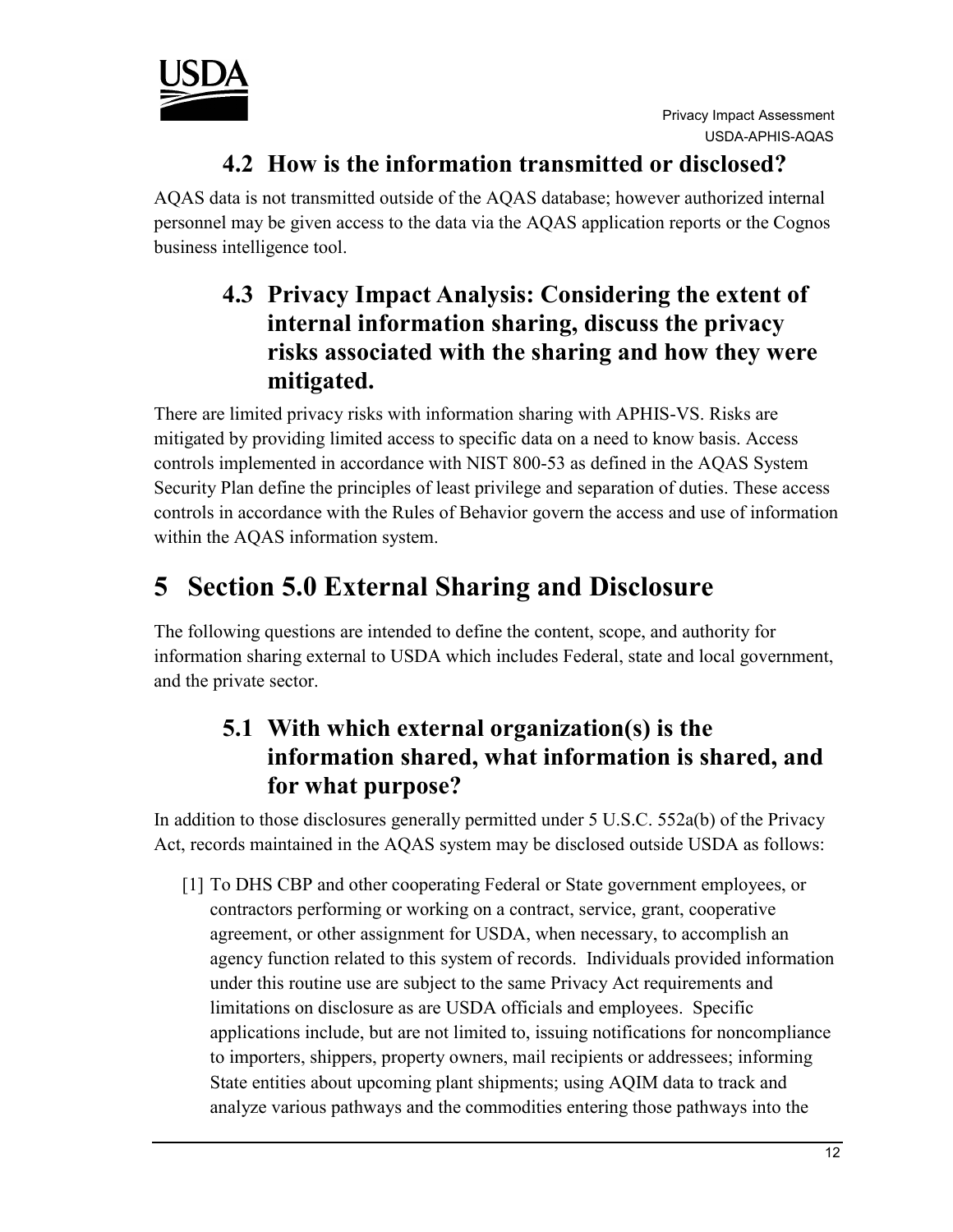

United States for purposes of pest risk management; and generating reports to evaluate quality control and effectiveness of the program. Regulated imported commodity (PPQ280) records are generated from the DHS CBP ITDS system and are stored externally from ITDS in XML files on a secure CBP file server. The AQAS system connects to the secure CBP file server each night and uses SFTP to transfer the XML files onto an AQAS server and then loads the records into the AQAS data warehouse. The PPQ280 records are used to report on the volume of imported commodities entering the United States.

- [2] To appropriate law enforcement agencies, entities, and persons, whether Federal, foreign, State, Tribal, local, or other public authority responsible for enforcing, investigating, or prosecuting an alleged violation or a violation of law or charged with enforcing, implementing, or complying with a statute, rule, regulation, or order issued pursuant thereto, when a record in this system on its face, or in conjunction with other records, indicates a violation or potential violation of law, whether civil, criminal, or regulatory in nature, and whether arising by general statute or particular program statute, or by regulation, rule, or court order issued pursuant thereto, if the information disclosed is relevant to any enforcement, regulatory, investigative, or prosecutive responsibility of the receiving entity;
- [3] To the Department of Justice when the agency, or any component thereof, or any employee of the agency in his or her official capacity, or any employee of the agency in his or her individual capacity where the Department of Justice has agreed to represent the employee, or the United States, in litigation, where the agency determines that litigation is likely to affect the agency or any of its components, is a party to litigation or has an interest in such litigation, and the use of such records by the Department of Justice is deemed by the agency to be relevant and necessary to the litigation; provided, however, that in each case, the agency determines that disclosure of the records to the Department of Justice is a use of the information contained in the records that is compatible with the purpose for which the records were collected;
- [4] To a court or adjudicative body in administrative, civil, or criminal proceedings when: (a) The agency or any component thereof; or (b) any employee of the agency in his or her official capacity; or (c) any employee of the agency in his or her individual capacity where the agency has agreed to represent the employee; or (d) the United States Government, is a party to litigation or has an interest in such litigation, and by careful review, the agency determines that the records is therefore deemed by the agency to be for a purpose that is compatible with the purpose for which the agency collected the records;
- [5] To appropriate agencies, entities, and persons when: (a) USDA suspects or has confirmed that there has been a breach of the system of records; (b) USDA has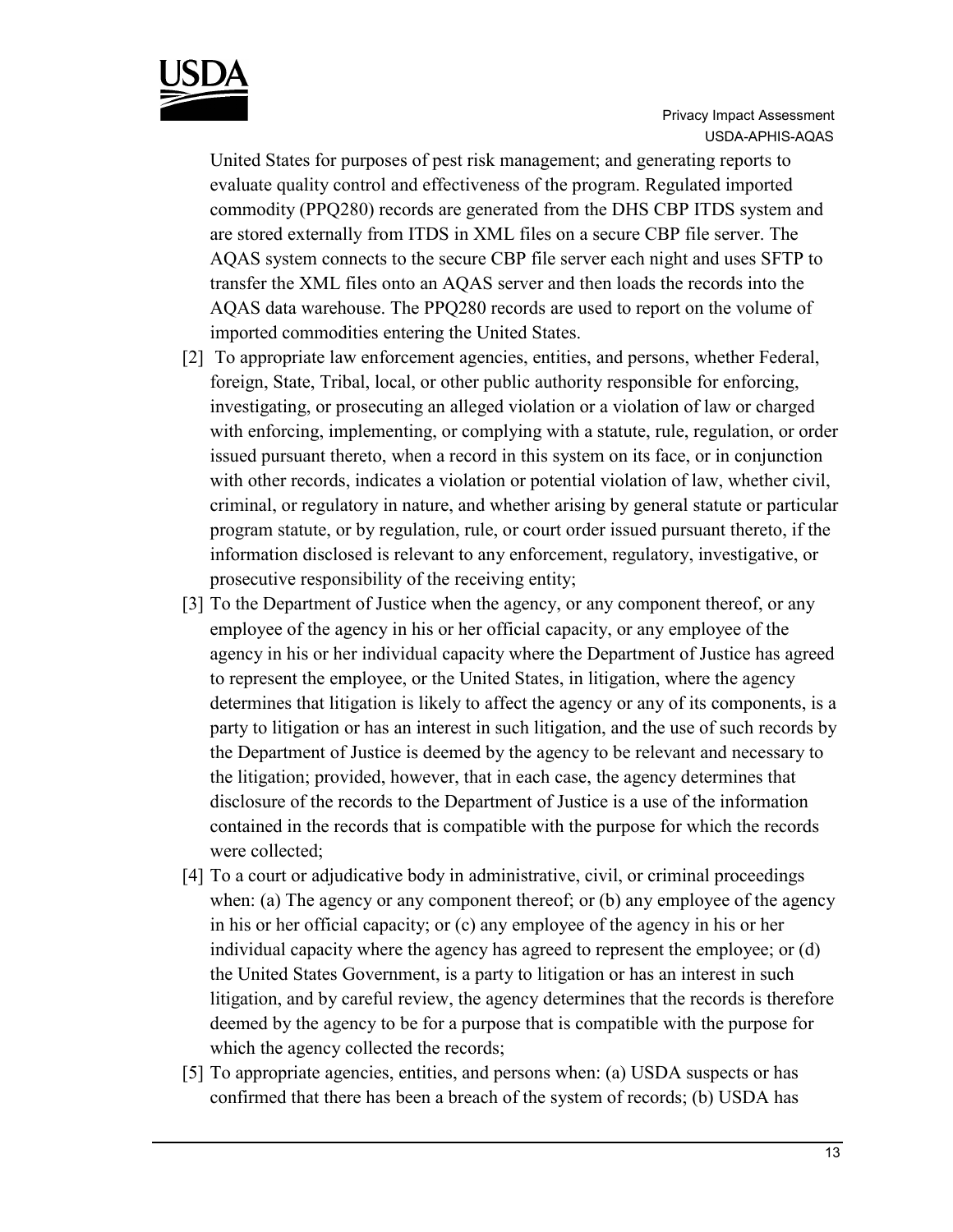

determined that as a result of the suspected or confirmed breach there is a risk of harm to individuals, USDA (including its information systems, programs, and operations), the Federal Government, or national security; and (c) the disclosure made to such agencies, entities, and persons is reasonably necessary to assist in connection with USDA's efforts to respond to the suspected or confirmed compromise and prevent, minimize, or remedy such harm;

- [6] To another Federal agency or Federal entity, when the USDA determines that information from this system of records is reasonably necessary to assist the recipient agency or entity in (a) responding to a suspected or confirmed breach or (b) preventing, minimizing, or remedying the risk of harm to individuals, the recipient agency or entity (including its information systems, programs, and operations), the Federal Government, or national security, resulting from a suspected or confirmed breach;
- [7] To a Congressional office from the record of an individual in response to any inquiry from that Congressional office made at the written request of the individual to whom the record pertains;
- [8] To USDA contractors and other parties engaged to assist in administering the program, analyzing data, and conducting audits. Such contractors and other parties will be bound by the nondisclosure provisions of the Privacy Act;
- [9] To USDA contractors, partner agency employees or contractors, or private industry employed to identify patterns, trends, or anomalies indicative of fraud, waste, or abuse; and
- [10] To the National Archives and Records Administration or to the General Services Administration for records management activities conducted under 44 U.S.C. 2904 and 2906.
	- **5.2 Is the sharing of personally identifiable information outside the Department compatible with the original collection? If so, is it covered by an appropriate routine use in a SORN? If so, please describe. If not, please describe under what legal mechanism the program or system is allowed to share the personally identifiable information outside of USDA.**

See routine uses.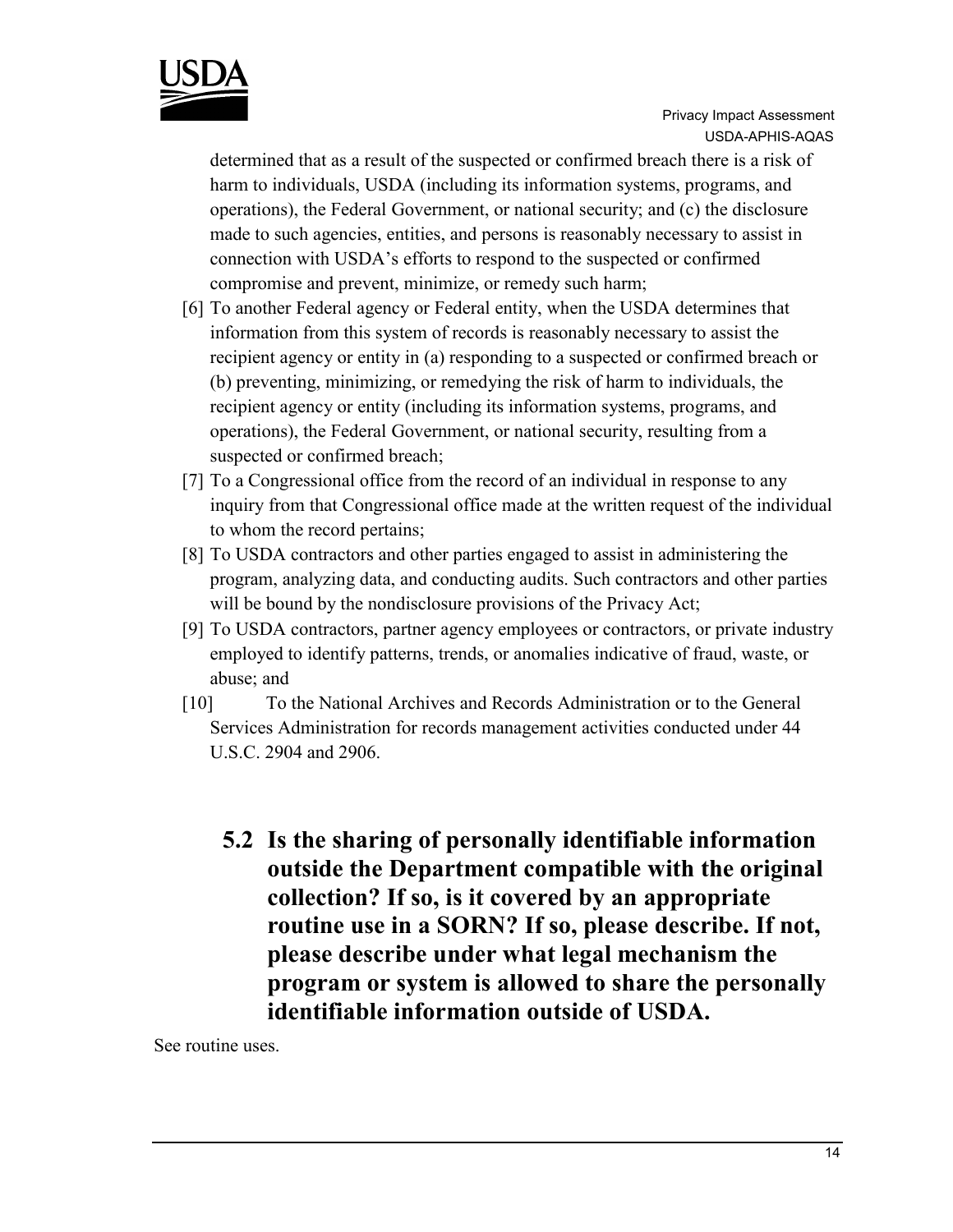

#### **5.3 How is the information shared outside the Department and what security measures safeguard its transmission?**

There is no transmission of data. Authorized DHS employees may be given access to AQAS reports or may be given access to Cognos to query AQAS data.

#### **5.4 Privacy Impact Analysis: Given the external sharing, explain the privacy risks identified and describe how they were mitigated.**

There are no privacy risks as information is contained within AQAS and is not transmitted. User access controls are in place which allows disclosure to only authorized DHS employees. Access to AQAS is for purposes of inputting data and generating reports. The information available does not qualify as PII as it includes the following type of data; inspections, diagnostics, and regulatory actions related to cargo, passengers and international mail entering the US.

## **6 Section 6.0 Notice**

The following questions are directed at notice to the individual of the scope of information collected, the right to consent to uses of said information, and the right to decline to provide information.

#### **6.1 Was notice provided to the individual prior to collection of information?**

Externally users do not have access to the AQAS information system so they provide the information on their own accord as the information inputted into AQAS is collected via information provided from the following sources:

- An individual who was issued a From 287 Mail Interception Notice when a prohibited item was found in international mail package.
- An individual who was the owner of property where a plant pest was found and submitted for diagnostic identification.

### **6.2 Do individuals have the opportunity and/or right to decline to provide information?**

External users do not have access to the AQAS information system. They can decline to provide information by not forwarding information identified in Section 6.1.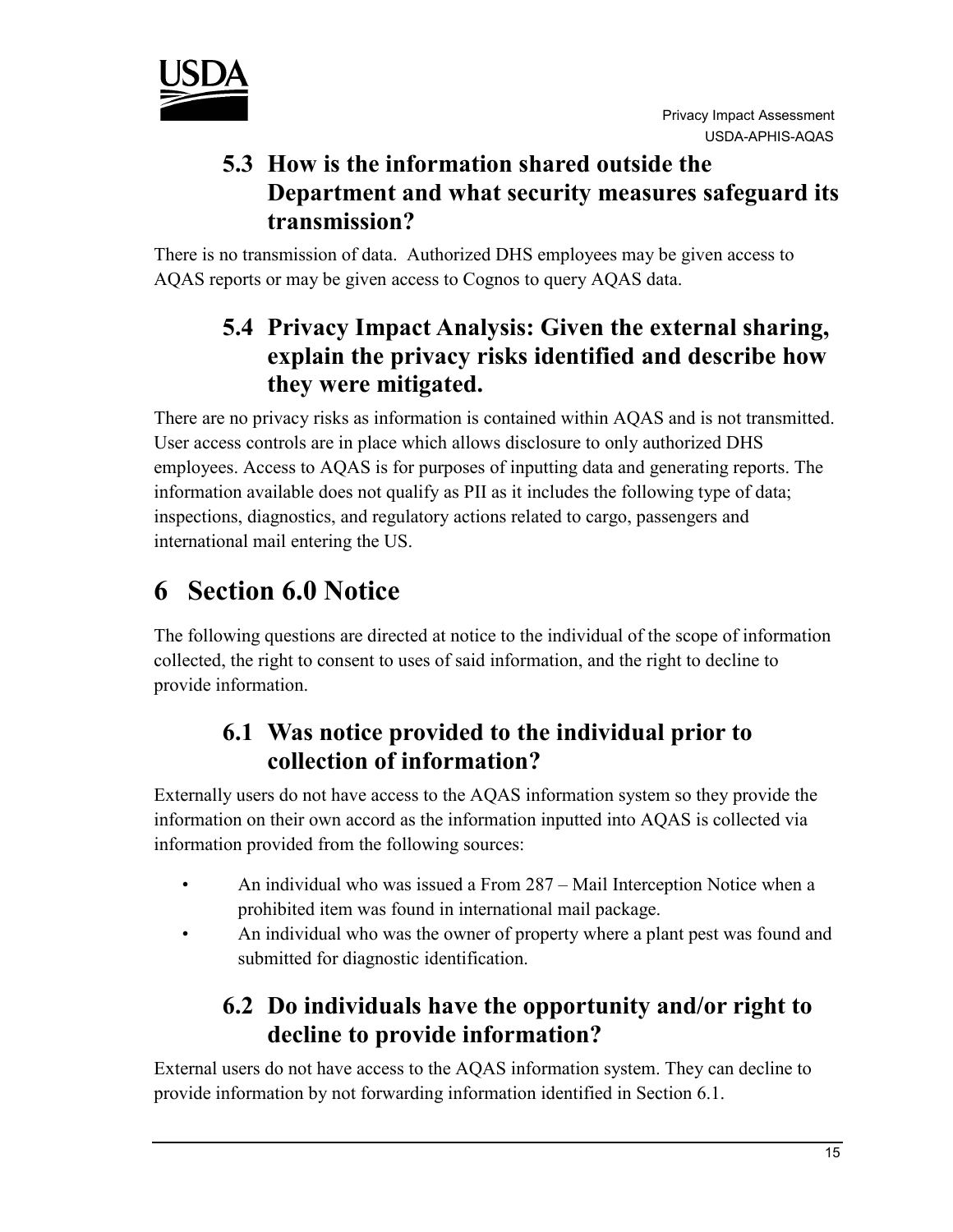

#### **6.3 Do individuals have the right to consent to particular uses of the information? If so, how does the individual exercise the right?**

External users do not have access to the AQAS information system, so the information included was provided by their consent to ship information.

#### **6.4 Privacy Impact Analysis: Describe how notice is provided to individuals, and how the risks associated with individuals being unaware of the collection are mitigated.**

Notice is provided when users submit a user account form. Risks are mitigated by all users receiving background checks and user information being stored encrypted.

## **7 Section 7.0 Access, Redress and Correction**

The following questions are directed at an individual's ability to ensure the accuracy of the information collected about them.

#### **7.1 What are the procedures that allow individuals to gain access to their information?**

AQAS regional coordinators submit a user account form requesting user credentials for an individual. The user is then sent an email with user credentials and a temporary password which requires the user to change upon initial login.

#### **7.2 What are the procedures for correcting inaccurate or erroneous information?**

Individuals submit a ticket to the AQAS help desk and a help desk analyst assists with correcting the information after receiving approval from AQAS system managers.

#### **7.3 How are individuals notified of the procedures for correcting their information?**

Individuals are contacted by the AQAS Help Desk via e-mail.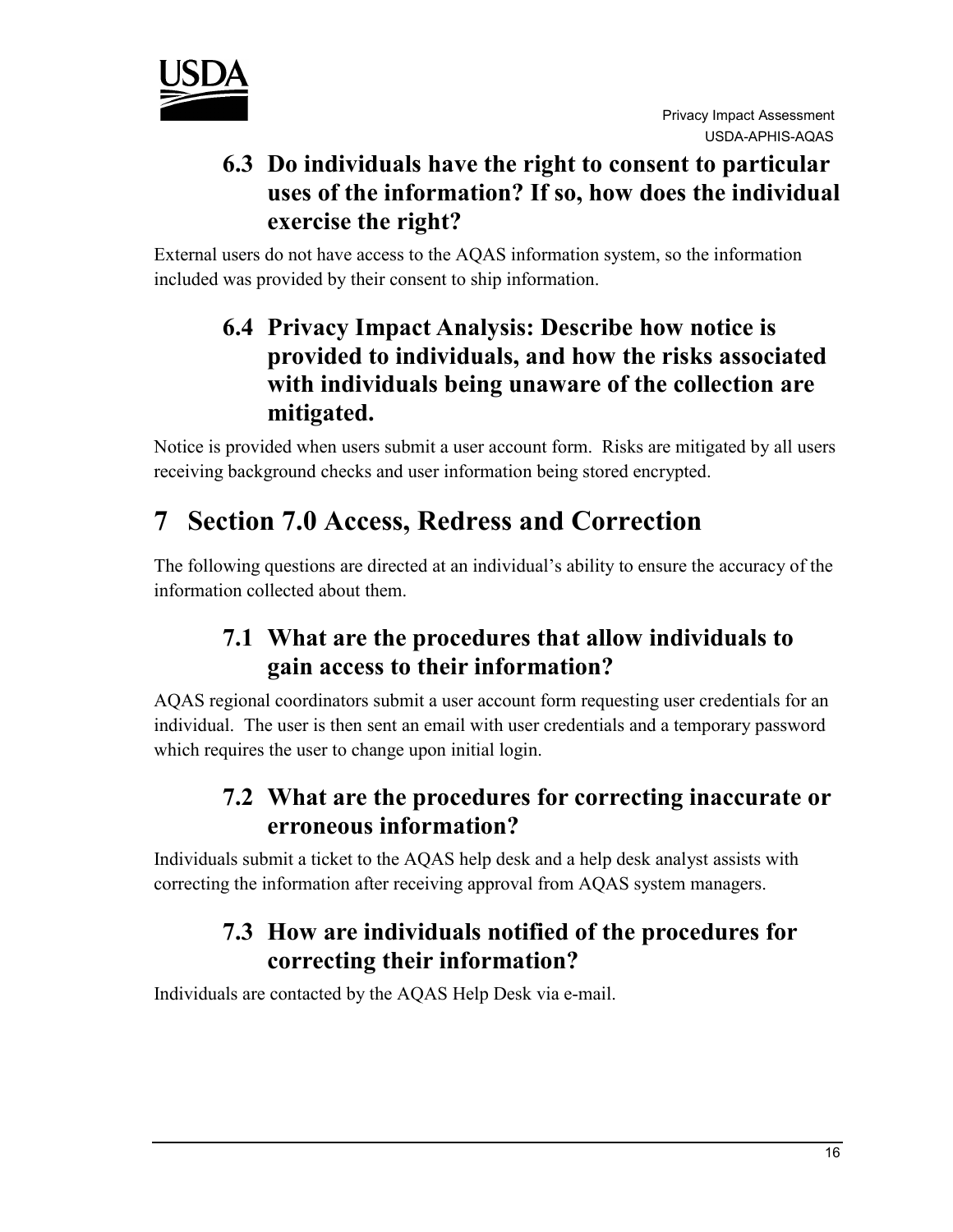

#### **7.4 If no formal redress is provided, what alternatives are available to the individual?**

The Freedom of Information Act allows individuals to make changes to privacy information collected on their behalf. This information may be requested using the information associated by the SORN in the Federal Registrar.

The following conditions define external users who may have privacy information collected on their behalf.

- An individual who was issued a From 287 Mail Interception Notice when a prohibited item was found in international mail package.
- An individual who was the owner of property where a plant pest was found and submitted for diagnostic identification.

#### **7.5 Privacy Impact Analysis: Please discuss the privacy risks associated with the redress available to individuals and how those risks are mitigated.**

The privacy risks associated with the redress available to individuals is minimal. Primarily the risks are associated with external users who have privacy information included as part of the AQAS process. The redress process could be a timely one as it includes multiple resources. However, the risks are accepted by the external user as they choose to provide the information by completing the required forms for shipment. The compromise of information has a Low impact on APHIS and USDA.

Internally, there are zero risks associated with the redress process as the AQAS Help Desk defines a process in which changes can be made directly within the system.

## **8 Section 8.0 Technical Access and Security**

The following questions are intended to describe technical safeguards and security measures.

#### **8.1 What procedures are in place to determine which users may access the system and are they documented?**

AQAS regional coordinators submit a user account form requesting user credentials for an individual. The user is then sent an email with user credentials and a temporary password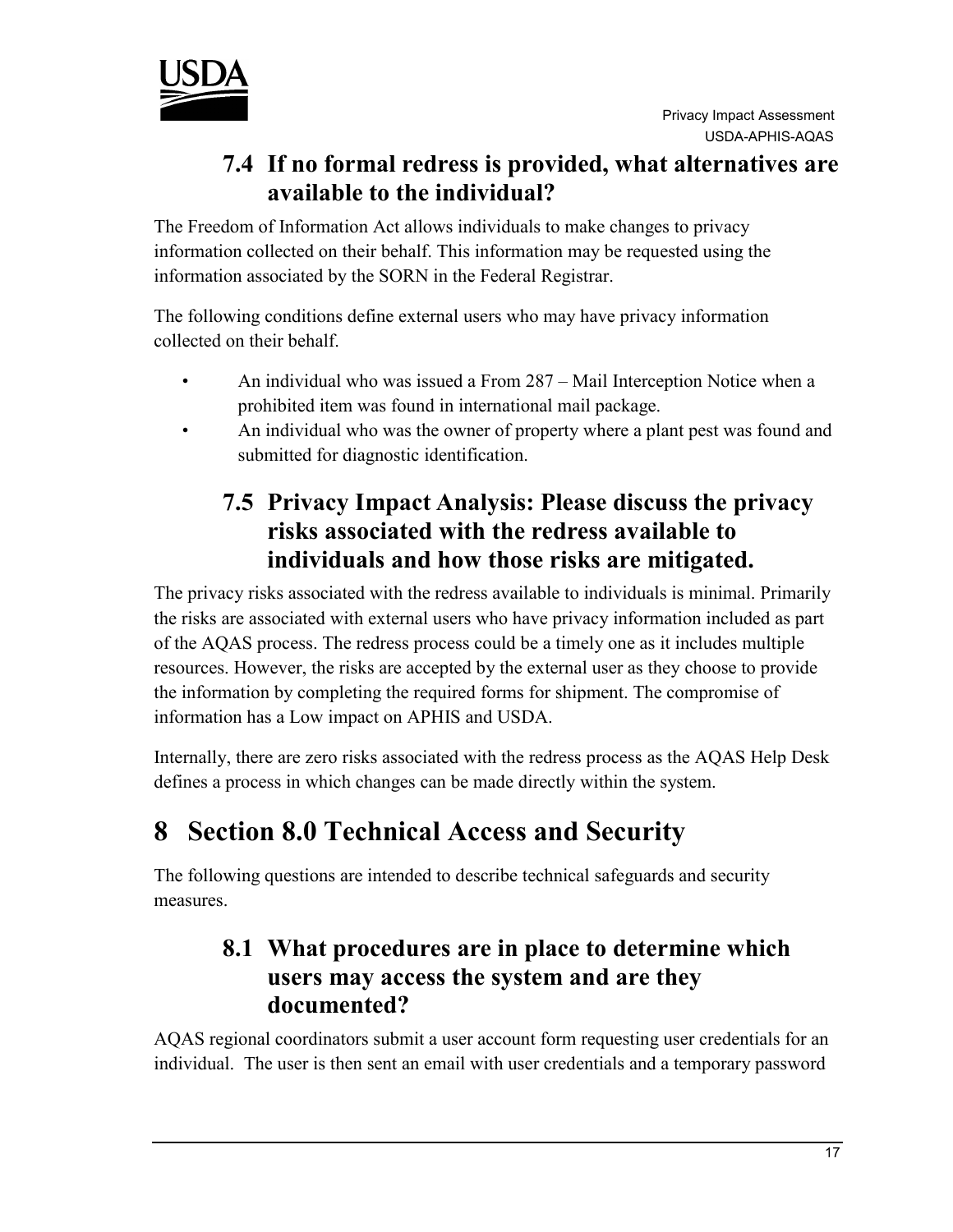

which requires the user to change upon initial login. The users are documented in a database file.

#### **8.2 Will Department contractors have access to the system?**

Yes

#### **8.3 Describe what privacy training is provided to users either generally or specifically relevant to the program or system?**

APHIS requires all system users to take privacy and cybersecurity on an annual basis. The records are stored electronically for verification purposes.

#### **8.4 Has Certification & Accreditation been completed for the system or systems supporting the program?**

Yes

#### **8.5 What auditing measures and technical safeguards are in place to prevent misuse of data?**

Auditing is enabled at the database and web application level which creates logs which detail objects accessed by users. Role-based access controls are enabled to provide least privilege. 128-bit encryption is used for the latest version (v3.3) of Secure Socket Layer (SSL) to protect data being transferred over the wire. System credentials which support system access control are protected using strong one-way hash. Robust, 12-character, mixed case with special character system credentials are obscured while users input their credentials to access the system.

#### **8.6 Privacy Impact Analysis: Given the sensitivity and scope of the information collected, as well as any information sharing conducted on the system, what privacy risks were identified and how do the security controls mitigate them?**

The security controls are implemented based on the NIST SP 800-53 security control requirements and have been approved to mitigate risk to an adequate level.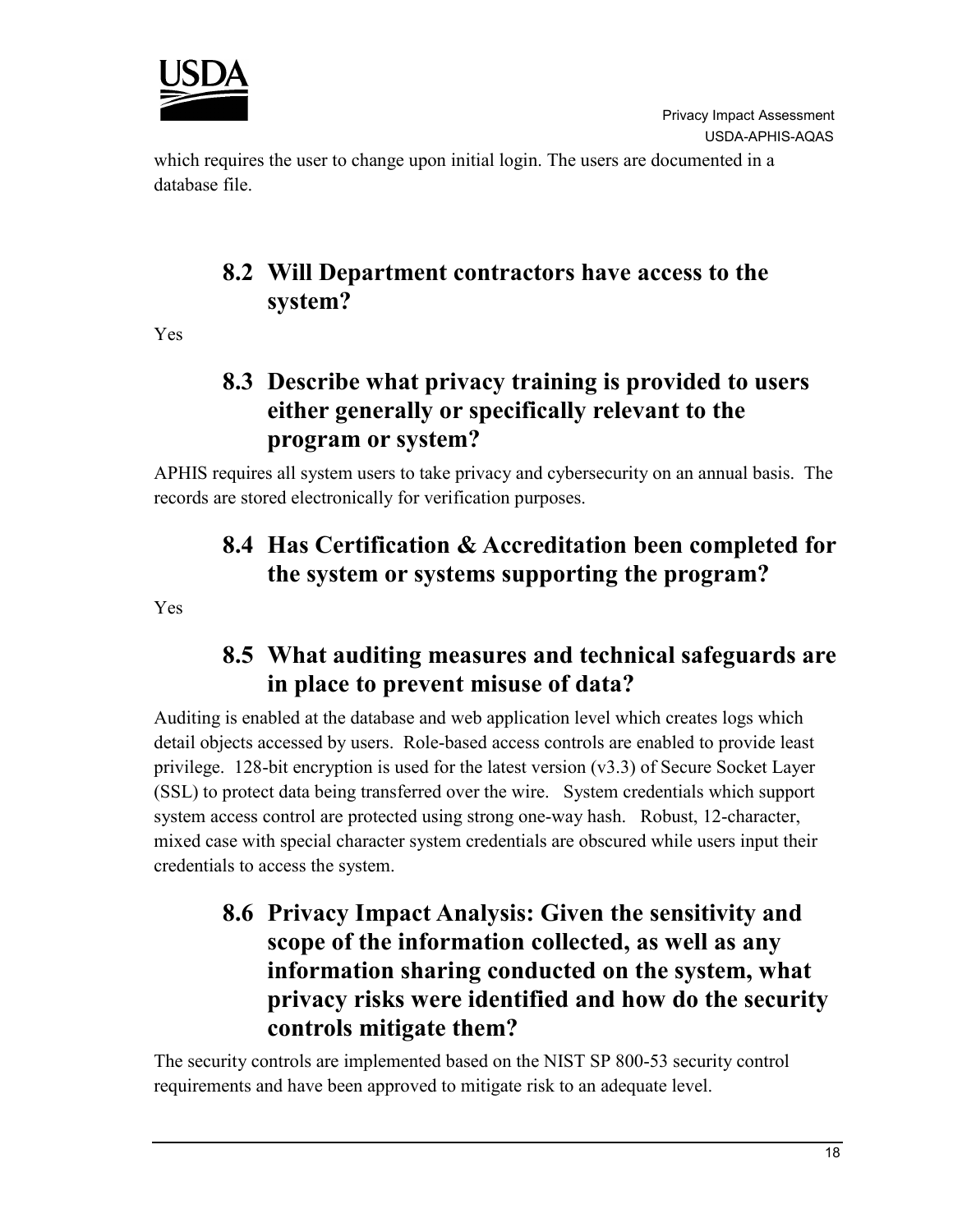

The AQAS Risk Assessment indicates that the system contains privacy information in accordance with the Privacy Act. Therefore, controls defined in NIST 800-53 have been implemented to mitigate risks. The following controls are applicable:

- AR-02 Privacy Impact and Risk Assessment
- AR-05 Privacy Awareness and Training
- TR-02 Systems of Records Notices and Privacy Act Statements

Additional, access controls are established to ensure proper authentication and nonrepudiation. Each user is required to read and acknowledge the Rules of Behavior prior to receiving account credentials.

## **9 Section 9.0 Technology**

The following questions are directed at critically analyzing the selection process for any technologies utilized by the system, including system hardware and other technology.

#### **9.1 What type of project is the program or system?**

The AQAS system is used for data collection and to support the business processes for inspection, diagnostic, and regulatory actions associated with agriculture quarantine activities conducted by DHS and USDA. This is a moderate impact, major application which is in the steady state phase of the CPIC life cycle.

#### **9.2 Does the project employ technology which may raise privacy concerns? If so please discuss their implementation.**

No

## **10 Section 10.0 Third Party Websites/Applications**

The following questions are directed at critically analyzing the privacy impact of using third party websites and/or applications.

#### **10.1Has the System Owner (SO) and/or Information Systems Security Program Manager (ISSPM) reviewed Office of Management and Budget (OMB) memorandums M-10-22 "Guidance for Online Use of**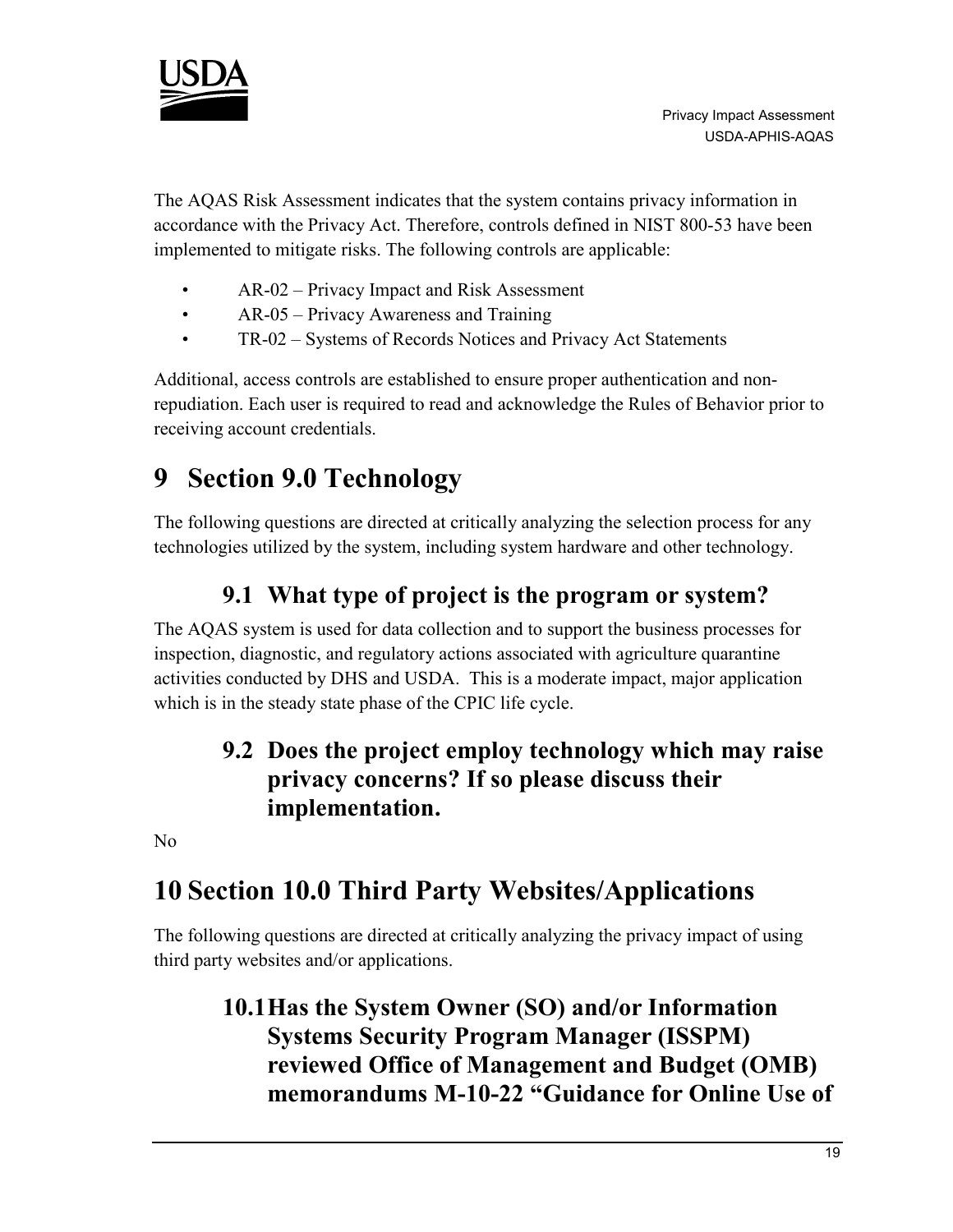

|     | <b>Web Measurement and Customization Technology"</b><br>and M-10-23 "Guidance for Agency Use of Third-<br><b>Party Websites and Applications"?</b>  |
|-----|-----------------------------------------------------------------------------------------------------------------------------------------------------|
| Yes |                                                                                                                                                     |
|     | 10.2 What is the specific purpose of the agency's use of<br>3rd party websites and/or applications?                                                 |
| N/A |                                                                                                                                                     |
|     | 10.3 What personally identifiable information (PII) will<br>become available through the agency's use of 3rd<br>party websites and/or applications. |
| N/A |                                                                                                                                                     |
|     | 10.4 How will the PII that becomes available through the<br>agency's use of 3rd party websites and/or applications<br>be used?                      |
| N/A |                                                                                                                                                     |
|     | 10.5 How will the PII that becomes available through the<br>agency's use of 3rd party websites and/or applications<br>be maintained and secured?    |
| N/A |                                                                                                                                                     |
|     | 10.6 Is the PII that becomes available through the<br>agency's use of 3rd party websites and/or applications<br>purged periodically?                |
| N/A |                                                                                                                                                     |
|     | 10.7 Who will have access to PII that becomes available<br>through the agency's use of 3rd party websites and/or<br>applications?                   |

N/A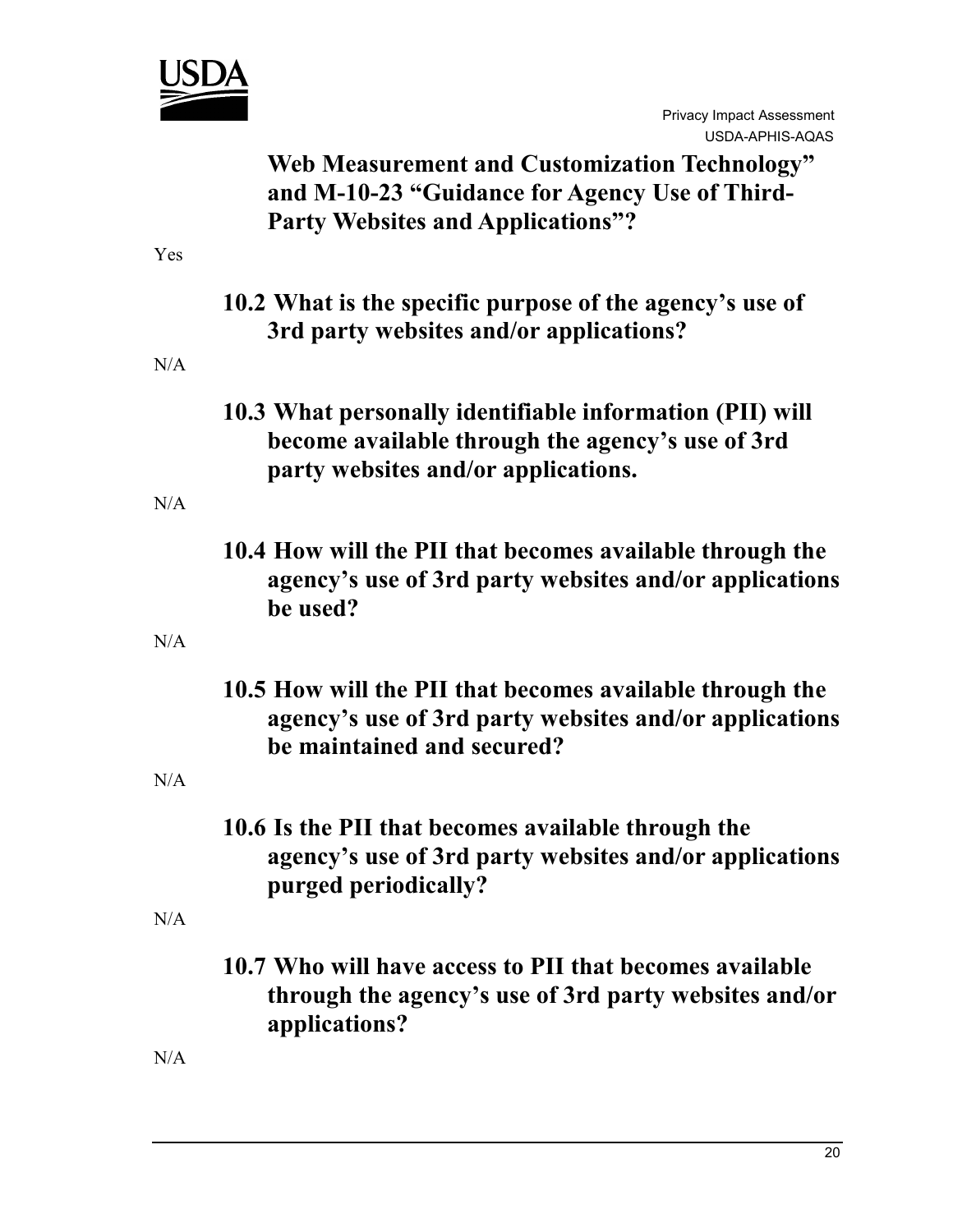

**10.8 With whom will the PII that becomes available through the agency's use of 3rd party websites and/or applications be shared - either internally or externally?** 

 $N/A$ 

**10.9 Will the activities involving the PII that becomes available through the agency's use of 3rd party websites and/or applications require either the creation or modification of a system of records notice (SORN)?** 

 $N<sub>O</sub>$ 

**10.10 Does the system use web measurement and customization technology?**

NO

**10.11 Does the system allow users to either decline to opt-in or decide to opt-out of all uses of web measurement and customization technology?**

NO

**10.12 1Privacy Impact Analysis: Given the amount and type of PII that becomes available through the agency's use of 3rd party websites and/or applications, discuss the privacy risks identified and how they were mitigated.** 

N/A